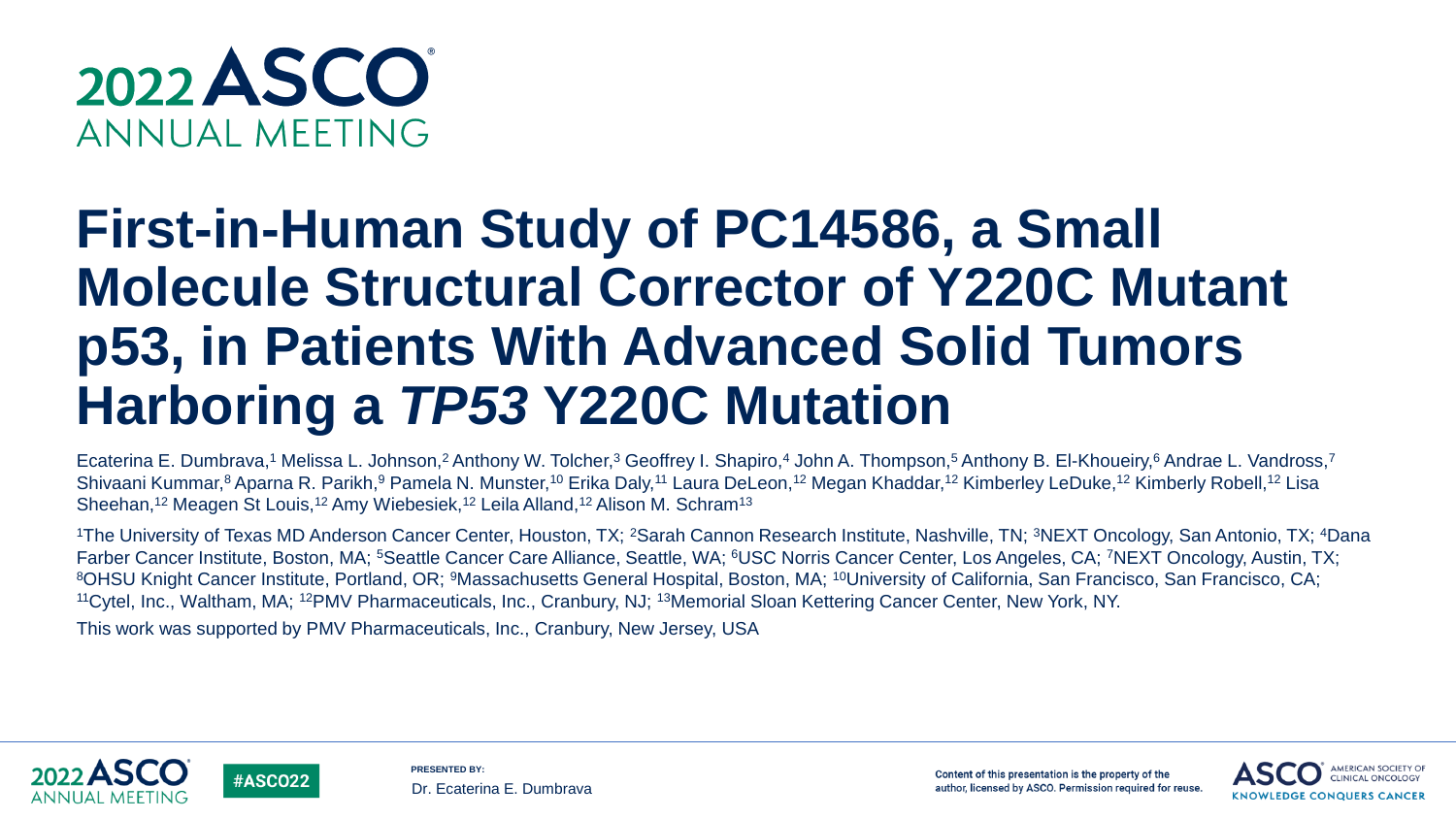## **p53 Has a Pivotal Role in the Body's Defense Against Cancer**

- *TP53* is a tumor suppressor gene<sup>1–2</sup>
- The p53 protein binds to DNA and has key roles in cell cycle arrest, DNA repair, and apoptosis $1-3$ 
	- Activated following cellular stress and DNA damage
	- Supports DNA repair before cellular replication
	- Induces apoptosis
- Protein levels are tightly controlled by MDM2<sup>4</sup>
- *TP53* mutation resulting in p53 inactivation is a key step in oncogenesis<sup>3</sup>



DNA, deoxyribonucleic acid; MDM2, mouse double minute 2 homolog.

**#ASCO22** 

1. Chillemi G, et al. Cold Spring Harb Perspect Med. 2017;7:a028308. 2. Kastenhuber ER, et al. Cell. 2017;170:1062-1078. 3. Levine AJ. Nat Rev Cancer. 2020;20:471-480. 4. Levine AJ. J Mol Cell Biol. 2019;11:524-530.





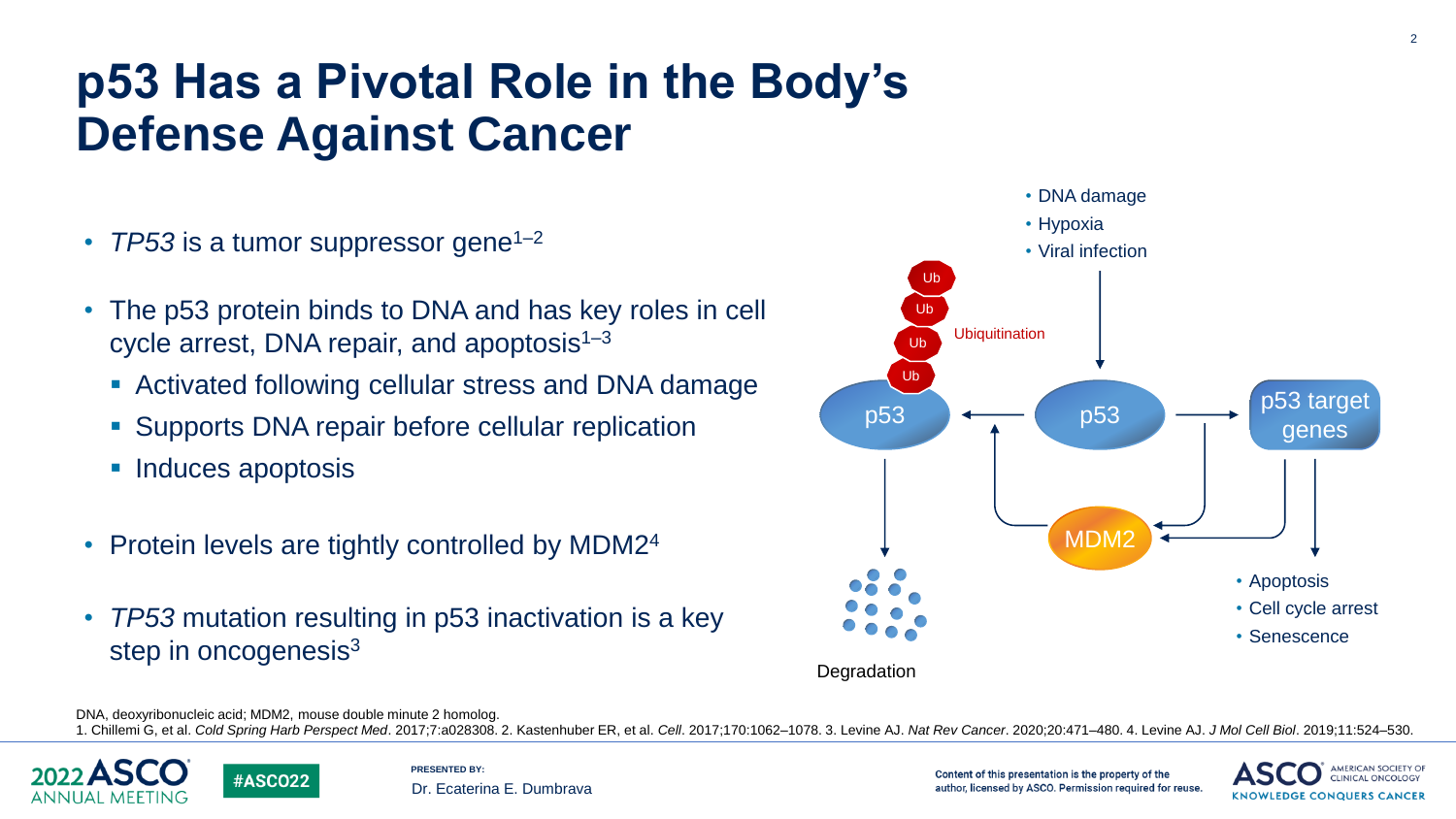### *TP53 Y220C* **Hotspot Mutation is Detected across Solid Tumor Types**

- *TP53* mutations are the most common genomic events across all human cancers<sup>1</sup>
- Most *TP53* mutations occur in the central DNAbinding domain and ten of them are referred to as 'hot-spot' mutations, accounting for ~30% of the *TP53* mutations observed in human cancer<sup> $1-2$ </sup>
- p53 Y220C is a key hot-spot *TP53* missense mutation that destabilizes  $p53^{1,3}$
- **p53 Y220C is present in ~1% of all solid tumors<sup>4</sup>**

CRC, colorectal cancer; DNA, deoxyribonucleic acid. 1. Baugh EH, et al. *Cell Death Differ*. 2018;25,154–160. 2. Roszkowska KA, et al. *Int J Mol Sci*. 2020;21:1334. 3. Bouaoun L, et al. *Hum Mutat*. 2016;37:865–876.

4. Westphalen CB, et al. *NPJ Precis Oncol*. 2021;20;5(1):69.

**#ASCO22** 



**PRESENTED BY:** Dr. Ecaterina E. Dumbrava

#### **Frequency of** *TP53 Y220C* **Across Common Solid Tumors** Foundation Medicine Tissue and Heme assay test results



The prevalence of TP53 Y220C across different diseases was analyzed by using the FoundationInsights® web-based software platform to query a pan-solid tumor cohort of ~367,651 US-based, consented-for-research patients in the FoundationCore® Database<sup>4</sup> that received FMI's Commercial Tissue or Heme assays between 1/1/12 and 12/31/2020

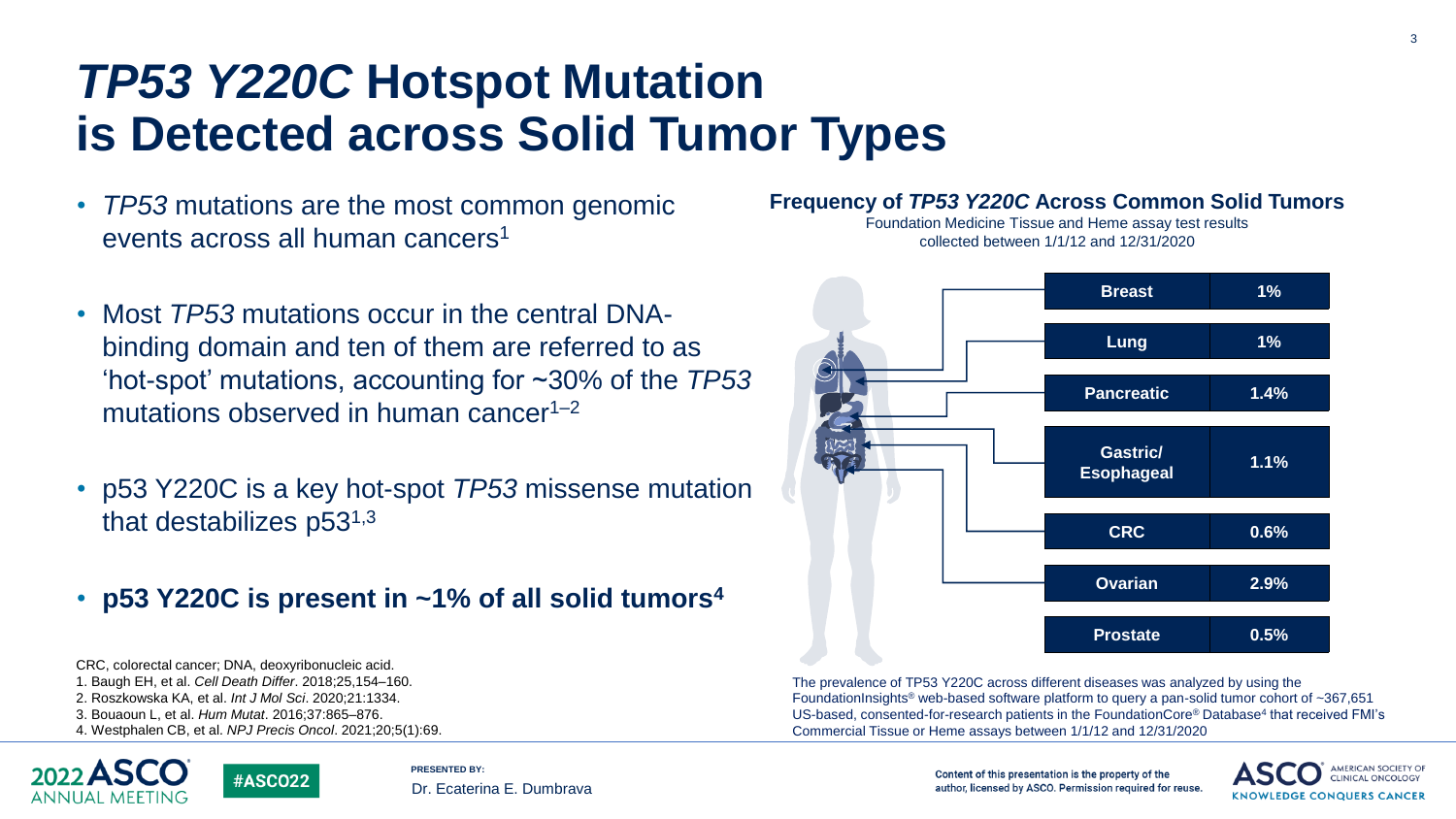### **PC14586 is a p53 Y220C-Selective First-in-Class p53 Reactivator**

- Orally available small molecule designed to selectively bind to the crevice contained in the p53 Y220C mutant protein<sup>1</sup>
- Stabilizes the p53 Y220C mutant protein in the wild-type p53 conformation, thereby restoring transcription and tumor-suppressor function<sup>1</sup>



MDM2, mouse double minute 2 homolog; KO, knockout; WT, wild-type. 1. Dumble M, et al. *Cancer Res*. 2021;81(13\_Suppl):Abstract LB006.

**#ASCO22** 



**PRESENTED BY:** Dr. Ecaterina E. Dumbrava

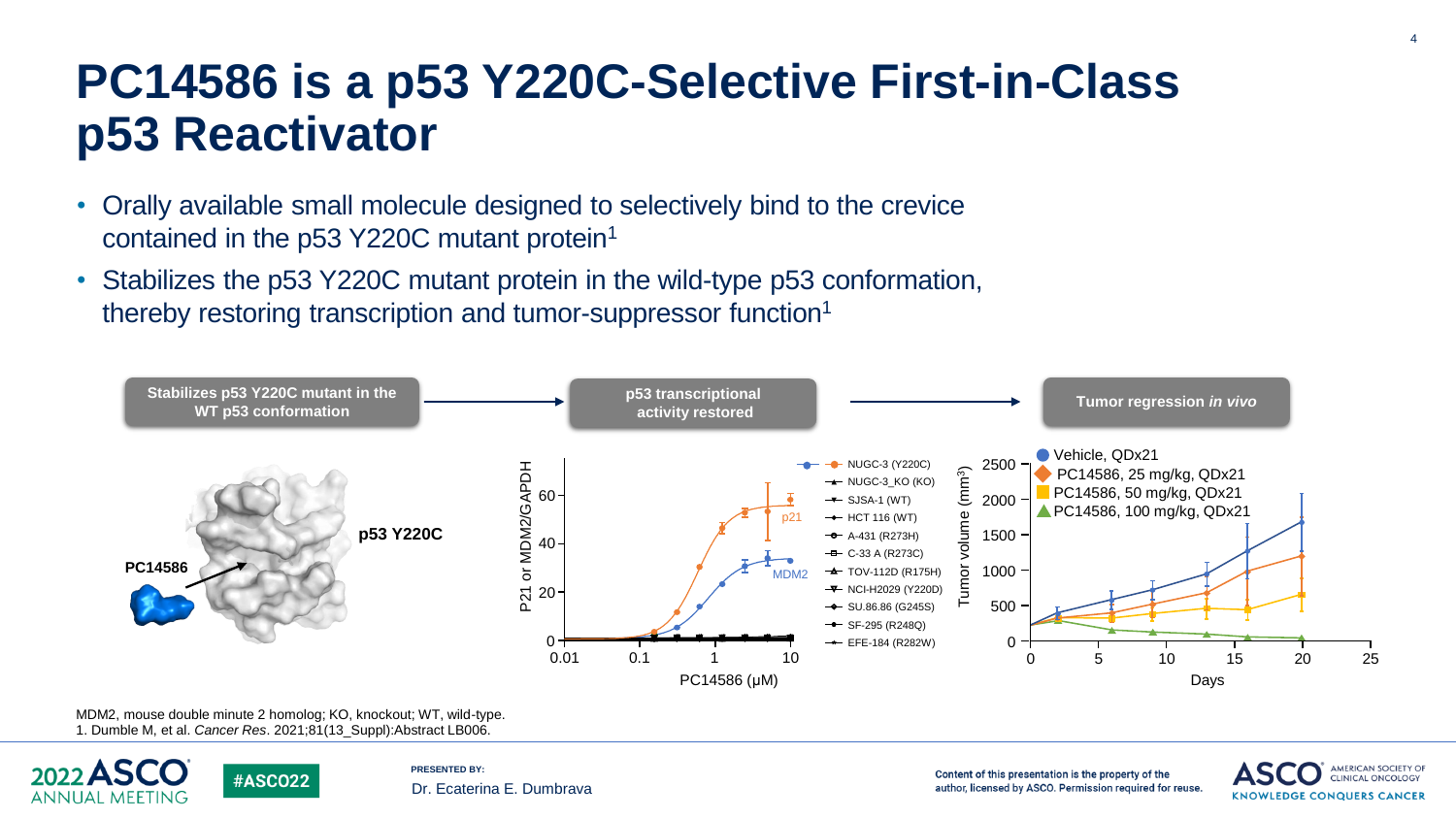# **A Seamless Phase 1/2 Clinical Trial (PYNNACLE trial)**

Patients With Advanced Solid Tumors Harboring p53 Y220C Mutation



BICR, blinded independent central review; BID, twice daily; CTC, circulating tumor cells; ctDNA, circulating tumor DNA; DCR, disease control rate; DoR, duration of response; MTD, maximum tolerated dose; mTPI, modified toxicity probability interval design; ORR, objective response rate by RECIST (Response Evaluation Criteria in Solid Tumors) 1.1; OS, overall survival; PFS, progression-free survival; PK, pharmacokinetics; QD, once daily; RP2D, recommended Phase 2 dose; TTR, time-to-response.

**NCT study identifier: NCT04585750.**

**#ASCO22** 



**PRESENTED BY:** Dr. Ecaterina E. Dumbrava

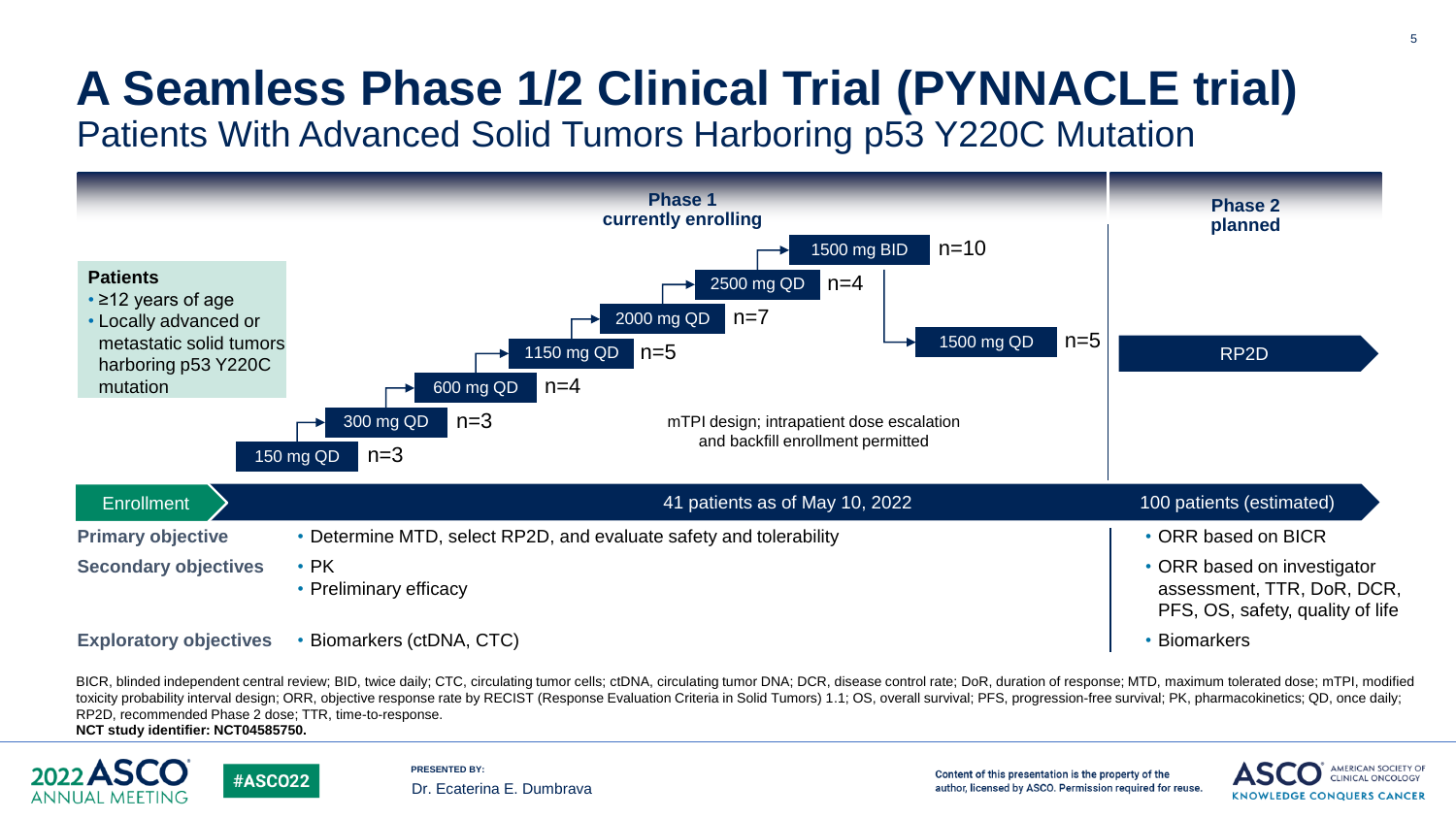## **Patient Demographics and Disease Characteristics**

|                                                     | $n=41$        | Cancer Type, n (%)                         |  |  |  |
|-----------------------------------------------------|---------------|--------------------------------------------|--|--|--|
| Age, years                                          |               |                                            |  |  |  |
| Median (min-max)                                    | $62(32 - 84)$ | <b>Small Cell Lung</b><br><b>Germ Cell</b> |  |  |  |
| Sex, n (%)                                          |               | $2.4\%$ (n=1)<br>$2.4\%$ (n=1)             |  |  |  |
| Female                                              | 25(61)        | <b>Head and Neck</b>                       |  |  |  |
| Male                                                | 16 (39)       | $4.9\%$ (n=2)                              |  |  |  |
| Race, n (%)                                         |               |                                            |  |  |  |
| White                                               | 31(76)        | <b>Endometrial</b>                         |  |  |  |
| Asian                                               | 3(7)          | $4.9\%$ (n=2)<br>Ovary                     |  |  |  |
| <b>Black or African American</b>                    | 3(7)          | $26.8\%$ (n=11)                            |  |  |  |
| Other                                               | 1(2)          |                                            |  |  |  |
| Not Reported/Unknown                                | 3(7)          | Colon                                      |  |  |  |
| ECOG status, n (%)                                  |               | $12.2\%$ (n=5)                             |  |  |  |
|                                                     | 18 (44)       |                                            |  |  |  |
|                                                     | 23 (56)       |                                            |  |  |  |
| Prior systemic therapies, n (%)*                    |               |                                            |  |  |  |
| $1 - 2$                                             | 17(42.5)      | <b>Prostate</b>                            |  |  |  |
| $\geq 3$                                            | 23(57.5)      | <b>Pancreas</b><br>$12.2\%$ (n=5)          |  |  |  |
| Median (min-max)                                    | $3(1-9)$      | $19.5\%$ (n=8)                             |  |  |  |
| Germline TP53 Y220C, n (%)                          |               | <b>Breast</b>                              |  |  |  |
| Negative                                            | 38 (93)       | $14.6\%$ (n=6)                             |  |  |  |
| Positive                                            | 2(5)          |                                            |  |  |  |
| Pending                                             | 1(2)          |                                            |  |  |  |
| *One patient with unknown prior systemic therapies. |               | Data cut-off May 10, 2022                  |  |  |  |

\*One patient with unknown prior systemic therapies.

**#ASCO22** 



**PRESENTED BY:** Dr. Ecaterina E. Dumbrava

Content of this presentation is the property of the

author, licensed by ASCO. Permission required for reuse.

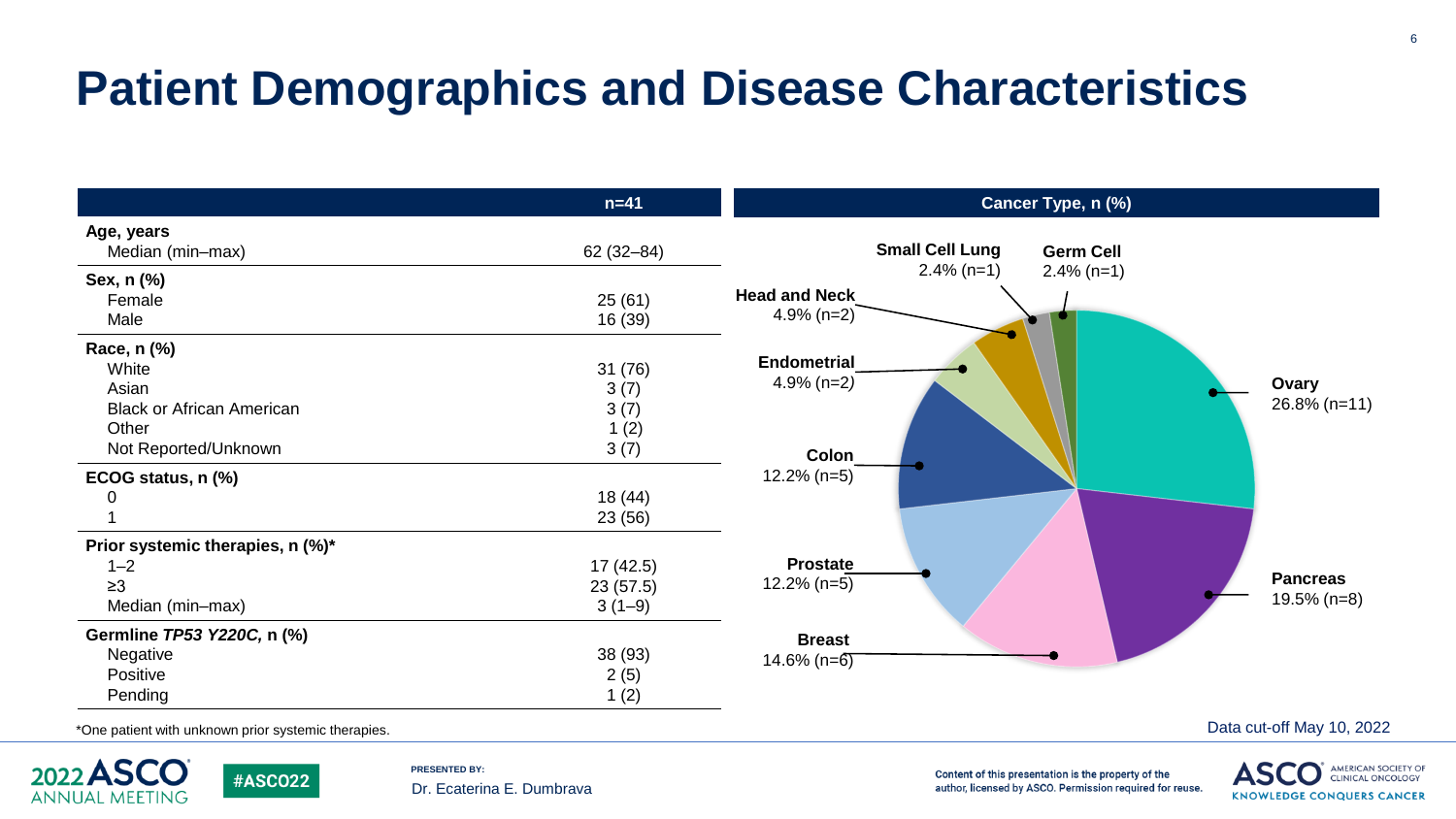#### **Treatment-Emergent Treatment-Related Adverse Events** All Patients (n=41)

| All Treatment-Emergent Treatment-Related AEs<br>(Occurring in ≥3 Patients) |                  | <b>Max CTCAE</b> |                |              |           |
|----------------------------------------------------------------------------|------------------|------------------|----------------|--------------|-----------|
| <b>Preferred Term</b>                                                      | <b>Any Grade</b> | 1                | $\overline{2}$ | $\mathbf{3}$ | 4         |
| Any treatment-related AE, n (%)                                            | 33 (80.5)        | 12 (29.3)        | 11(26.8)       | $9*(22.0)$   | $1*(2.4)$ |
| <b>Nausea</b>                                                              | 18 (43.9)        | 11(26.8)         | 7(17.1)        |              |           |
| Vomiting                                                                   | 11(26.8)         | 6(14.6)          | 5(12.2)        |              |           |
| <b>AST</b> increased                                                       | 9(22.0)          | 7(17.1)          | 1(2.4)         | 1(2.4)       |           |
| ALT increased                                                              | 8(19.5)          | 2(4.9)           | 4(9.8)         | 2(4.9)       |           |
| Anemia                                                                     | 7(17.1)          | 1(2.4)           | 4(9.8)         | 2(4.9)       |           |
| Blood creatinine increased                                                 | 7(17.1)          | 3(7.3)           | 4(9.8)         |              |           |
| Fatigue                                                                    | 7(17.1)          | 6(14.6)          | 1(2.4)         |              |           |
| Diarrhea                                                                   | 5(12.2)          | 5(12.2)          |                |              |           |
| Decreased appetite                                                         | 3(7.3)           | 2(4.9)           | 1(2.4)         |              |           |
| Headache                                                                   | 3(7.3)           | 3(7.3)           |                |              |           |
| Neutrophil count decreased                                                 | 3(7.3)           | 2(4.9)           |                | 1(2.4)       |           |
| Platelet count decreased                                                   | 3(7.3)           | 1(2.4)           | 1(2.4)         | 1(2.4)       |           |

- Most frequent treatment-related AEs (>15%) included nausea, vomiting, AST/ALT increase, anemia, blood creatinine increase, and fatigue
- Dose-limiting toxicities reported in 2 patients at 1500 mg BID
	- Grade 3 AST/ALT increase
	- Grade 3 acute kidney injury
- Maximum tolerated dose reached at 1500 mg BID
- RP2D not yet defined

#### Data cut-off May 10, 2022

\*Grade 3 and 4 treatment-related AEs not shown in the table (each in one patient) are Grade 3 acute kidney injury, hypokalemia, and pneumonitis, and Grade 4 immune thrombocytopenia. AE, adverse event; ALT, alanine aminotransferase; AST, aspartate aminotransferase; BID, twice daily; CTCAE, Common Terminology Criteria for Adverse Events; RP2D, recommended Phase 2 dose.



**#ASCO22** 

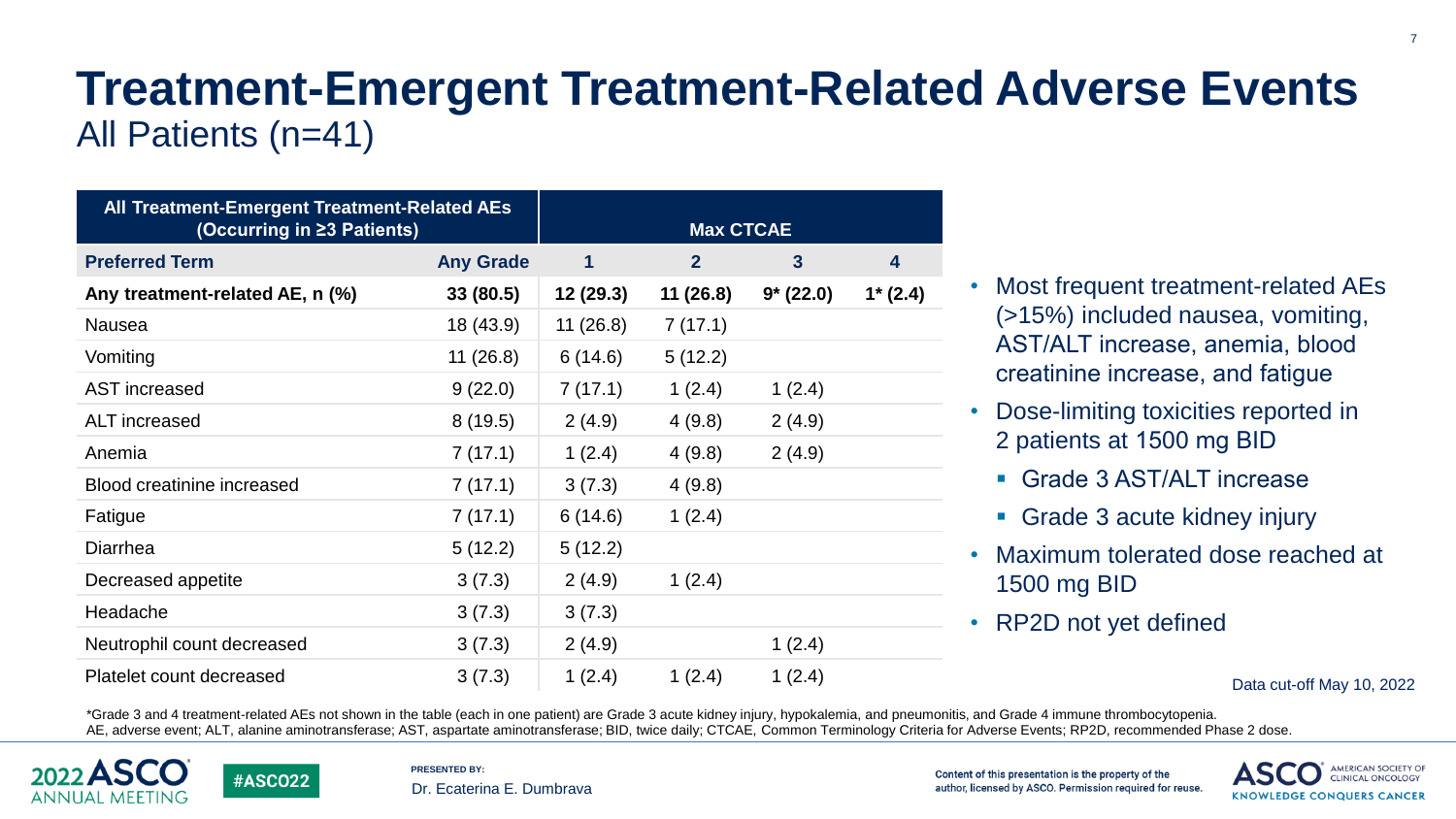## **Dose-Proportional Increases in AUC at Steady State**



Data are preliminary with 29 out of 41 patients having Day 15 samples at time of data cut-off. Dose-proportional increases in C<sub>max</sub> were also observed (not shown). AUC, area under the curve; BID, twice daily;  $C_{\text{max}}$ , maximum serum concentration; QD, once daily; SD, standard deviation.





**#ASCO22** 

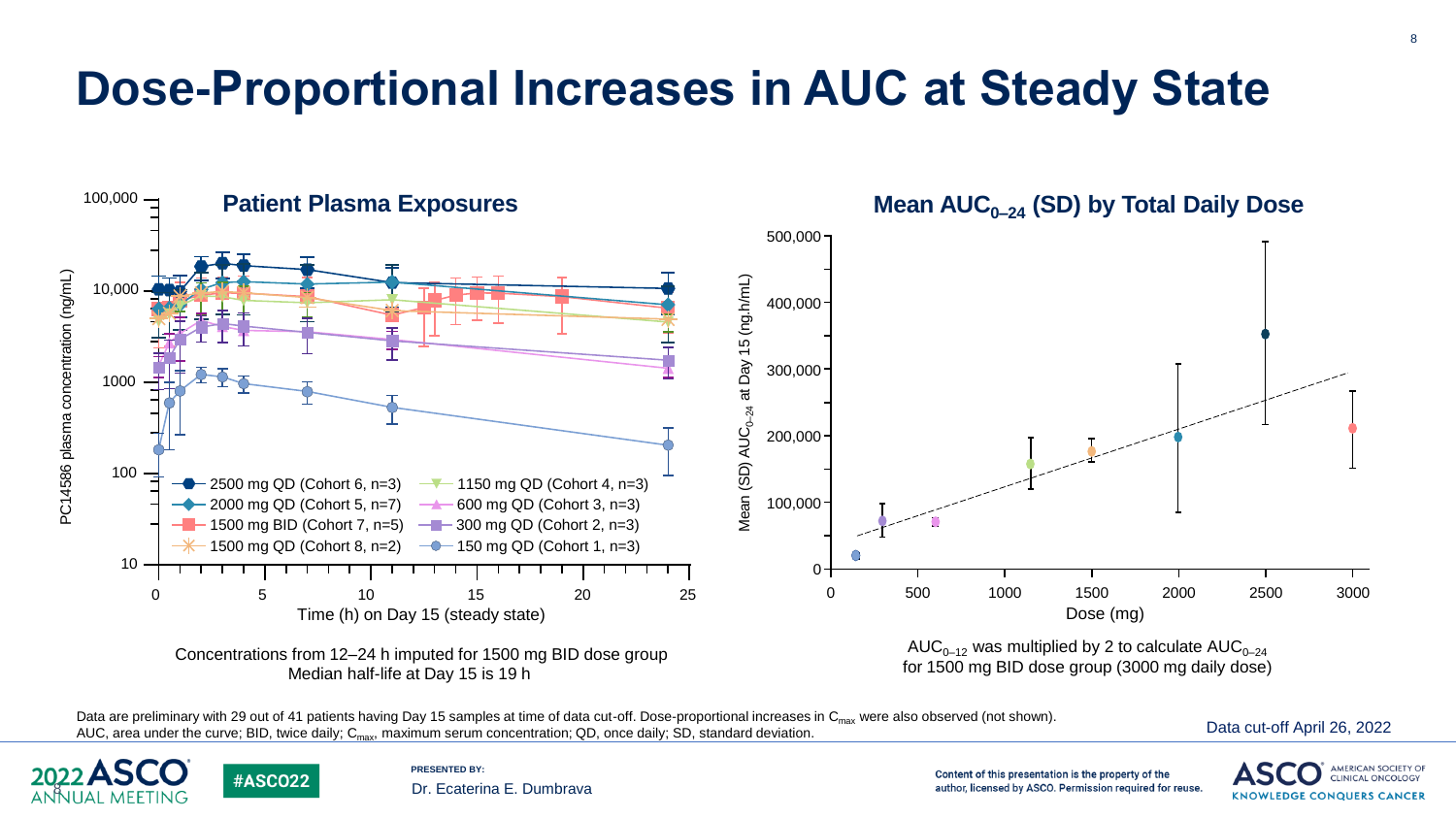# **Objective Response Rate Per RECIST 1.1**

#### Based on Investigator Assessment

|                                                    | <b>Dose Cohorts</b>                           |                 |                 |  |
|----------------------------------------------------|-----------------------------------------------|-----------------|-----------------|--|
|                                                    | 1150 mg QD-1500 mg BID<br>150 mg QD-600 mg QD |                 | <b>All</b>      |  |
| Enrolled, n                                        | 10                                            | 31              | 41              |  |
| Patients with measurable disease at<br>baseline, n | 8                                             | 28              | 36              |  |
| Eligible for response evaluation*, n               | 8                                             | 25              | 33              |  |
| ORR <sup>‡</sup> , n (%)                           | 0(0)                                          | 8(32.0)         | 8(24.2)         |  |
| <b>PR</b>                                          | $\mathbf 0$                                   | $6\phantom{1}6$ | $6\overline{6}$ |  |
| <b>uPR</b>                                         | $\Omega$                                      | $\overline{2}$  | 2               |  |
| <b>SD</b> <sup>§</sup>                             | $\overline{4}$                                | 11              | 15              |  |
| <b>PD</b>                                          | $\overline{4}$                                | 3               | $\overline{ }$  |  |
| Not evaluable*                                     | $\overline{0}$                                | 3               | 3               |  |

\*Patients without a post-baseline assessment are either excluded from "eligible for response evaluation'' if ongoing, or considered "not evaluable" if discontinued; ‡ORR = PR + uPR; § Includes three initially unconfirmed PR that progressed on the next tumor assessment.

BID, twice daily; ORR, objective response rate; PD, progressive disease; PR, partial response; QD, once daily; RECIST, Response Evaluation Criteria in Solid Tumors; SD, stable disease; uPR, unconfirmed PR pending confirmation.





**#ASCO22** 

**PRESENTED BY:** Dr. Ecaterina E. Dumbrava

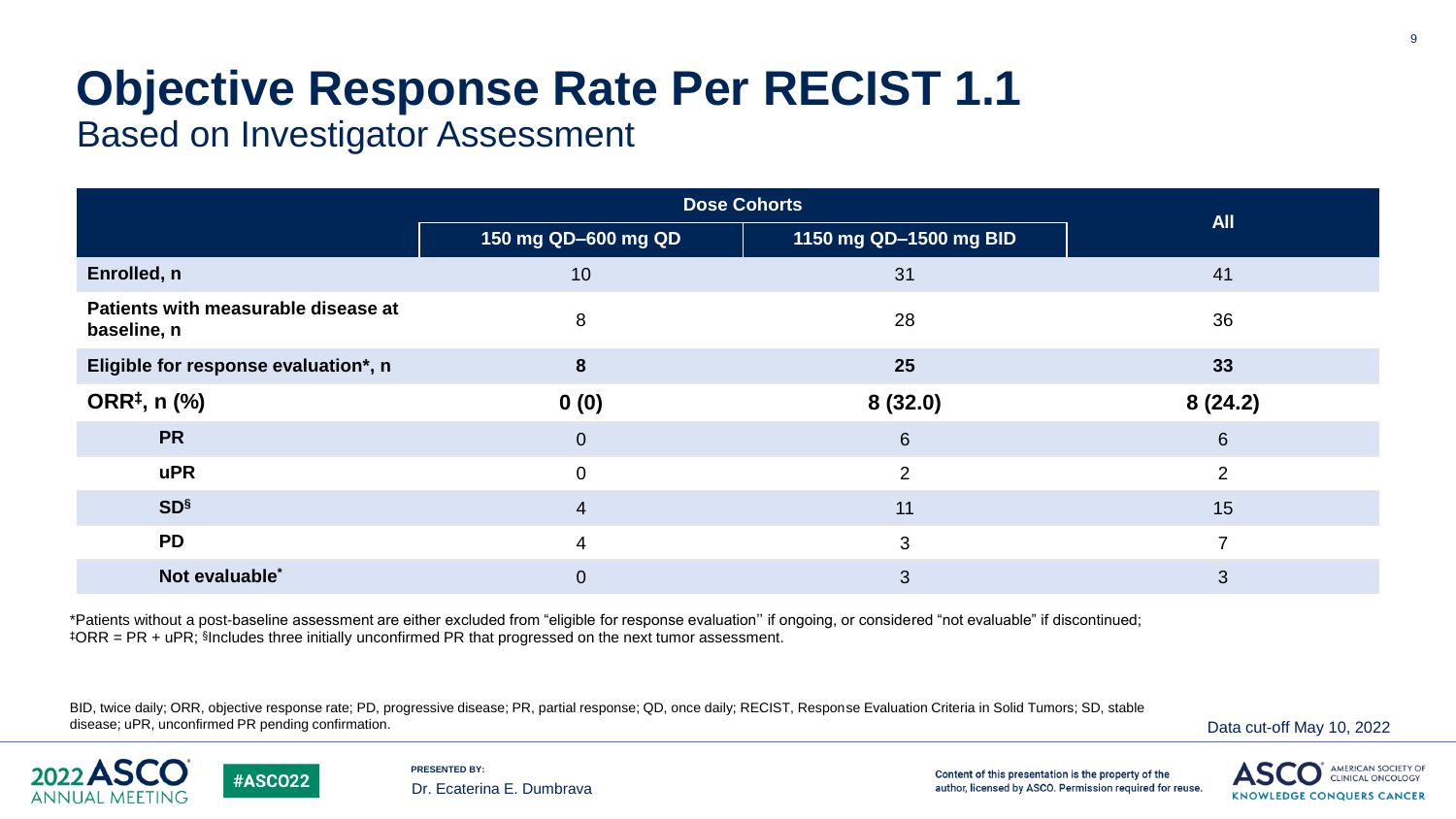#### **Target Lesion Reduction in Low vs High Dose Cohorts**





**#ASCO22** 

**PRESENTED BY:** Dr. Ecaterina E. Dumbrava

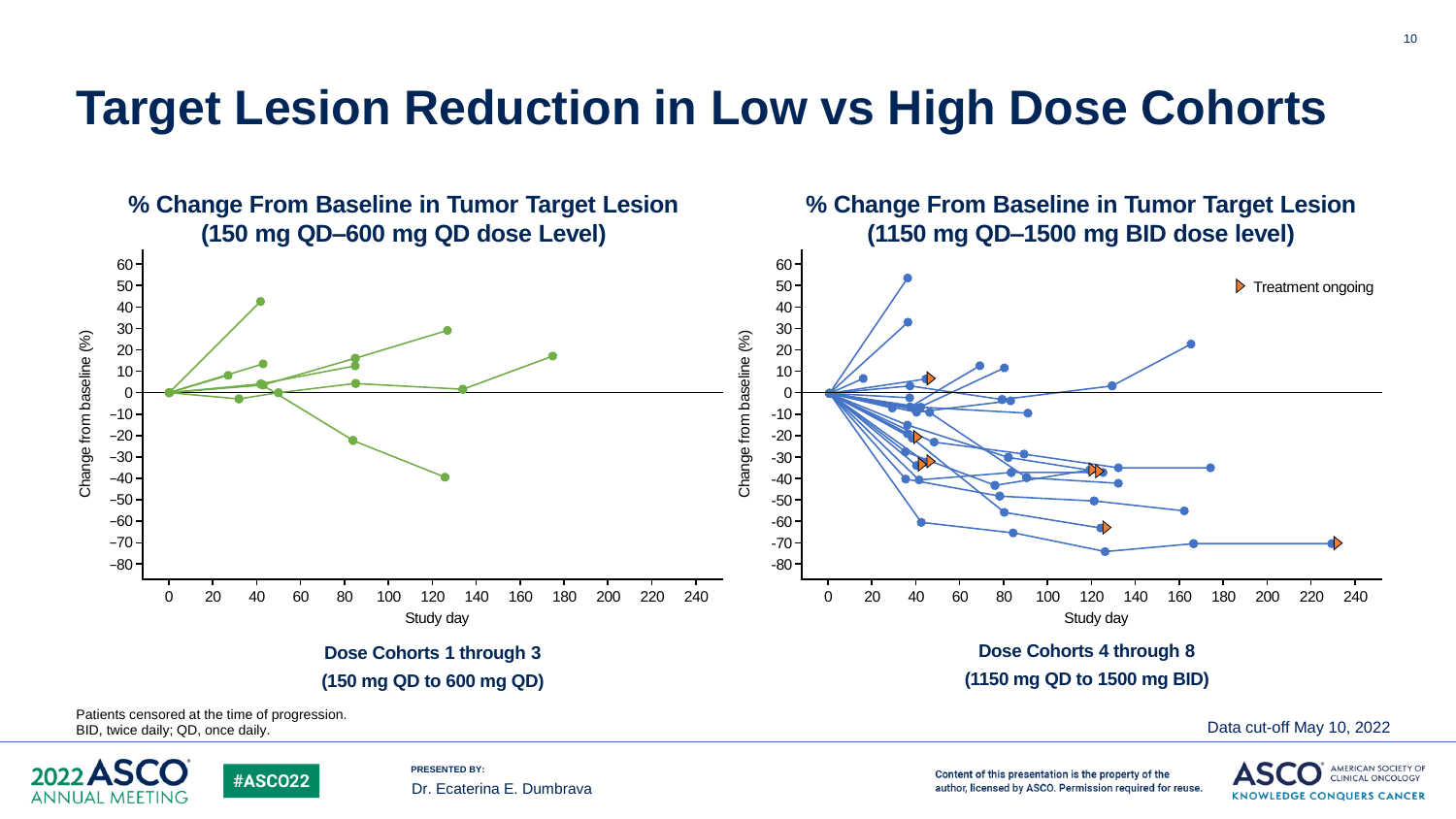#### **Target Lesion Reduction Across Tumor Types**



Includes patients with measurable disease and one post-baseline assessment. All doses are in mg. BID, twice daily; PD, progressive disease; PR, partial response; COD, once daily; SD, stable disease; uPR, unconfirmed PR pending confirmation.<br>QD, once daily; SD, stable disease; uPR, unconfirmed PR pending confirmation.





**#ASCO22** 

**PRESENTED BY:** Dr. Ecaterina E. Dumbrava

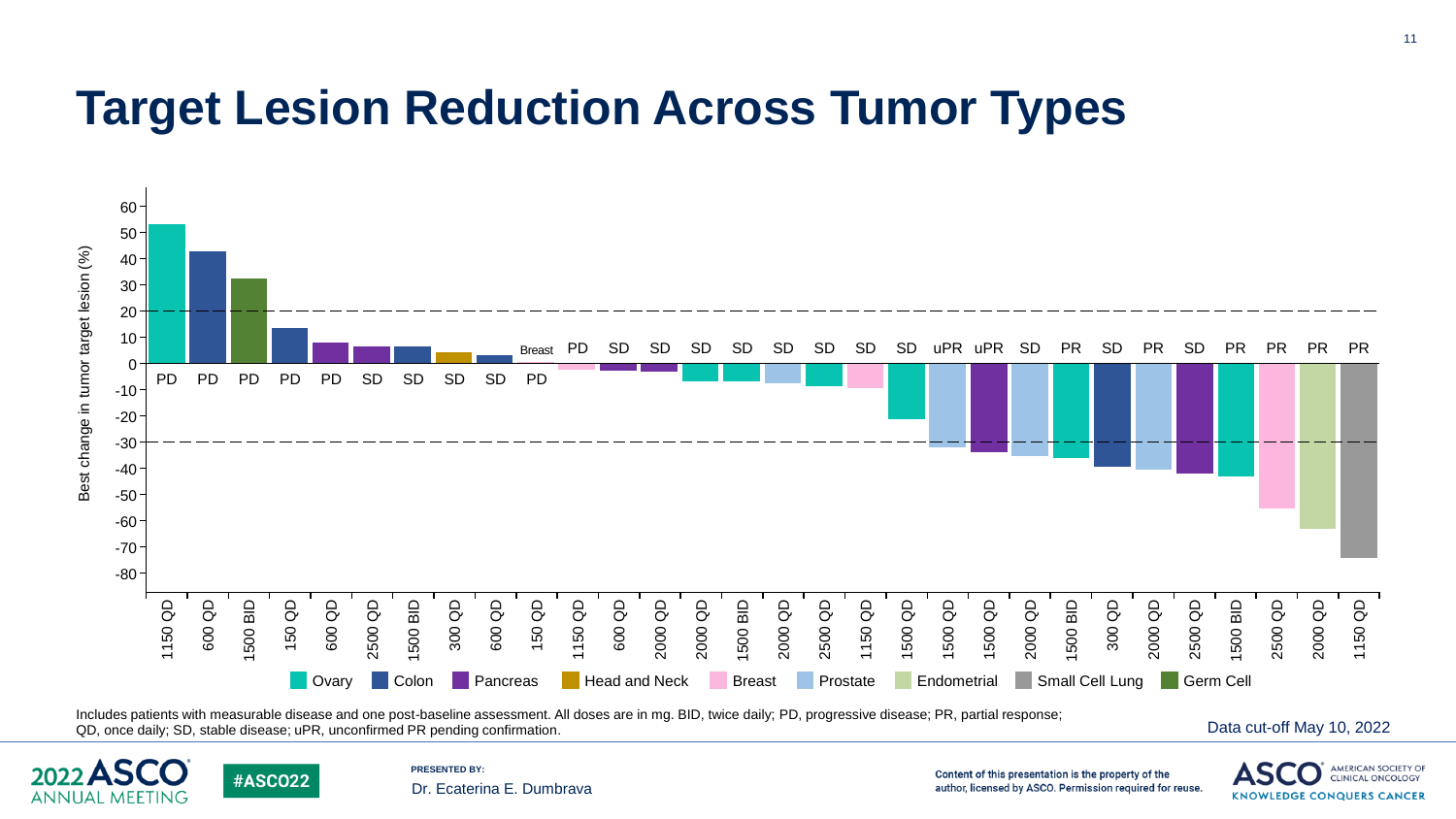### **Duration of PC14586 Therapy**





**#ASCO22** 

**PRESENTED BY:** Dr. Ecaterina E. Dumbrava

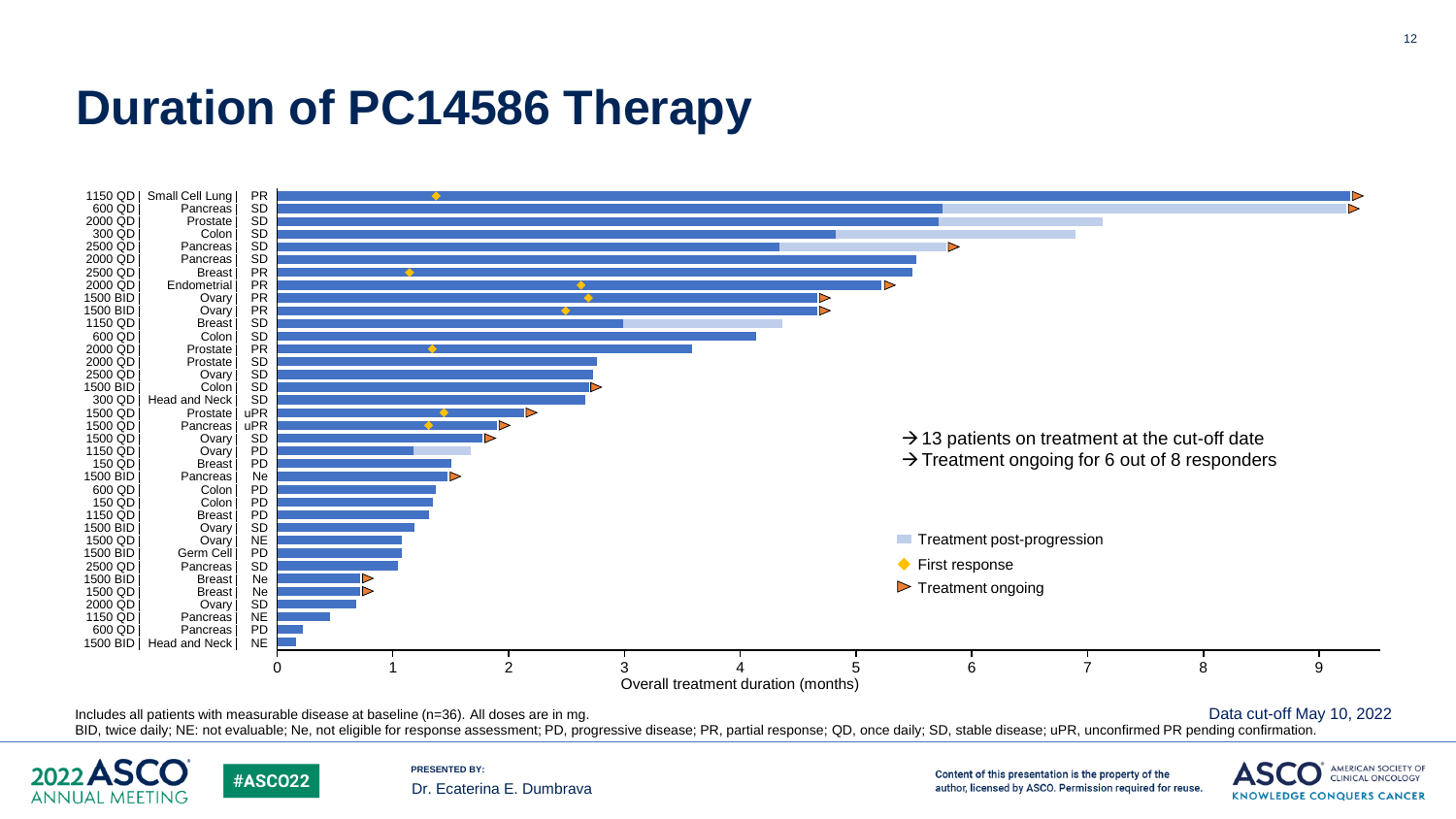## **CTC & ctDNA Decreases May Be Early Biomarkers of Anti-Tumor Activity**





**#ASCO22** 

**PRESENTED BY:** Dr. Ecaterina E. Dumbrava

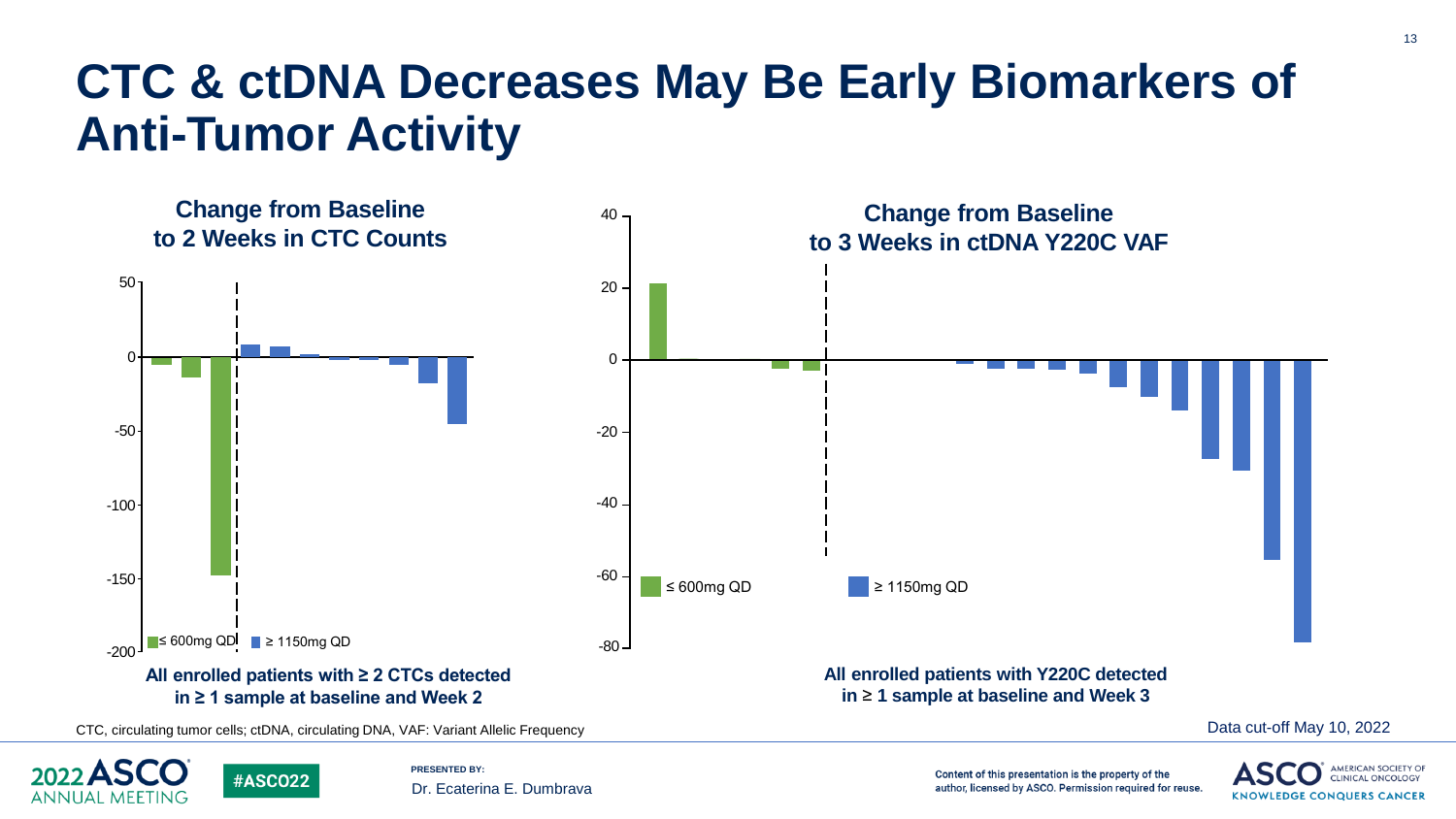# **SCLC Patient With Rapid and Sustained Partial Response**

- 71-year-old woman with ES-SCLC
- Progressed after 2 prior lines of therapy with worsening dyspnea and complete occlusion of the left bronchus with atelectasis
	- Etoposide, carboplatin and atezolizumab (10 months)
	- Topotecan (4 months)
- Prior radiotherapy of brain metastasis
- *TP53 Y220C* detected by NGS
- PC14586 1150mg QD was started
	- **PR after 6 weeks with relief of** respiratory symptoms
	- **Increased to 2000mg QD at week 30**
- Well tolerated with transient treatment related Grade 3 neutropenia
- Treatment ongoing for 9+ months



#### **60% reduction in target lesions at Week 6 and at 70% at Week 12**



#### **Correlation between radiographic tumor shrinkage and Y220C ctDNA decrease**

AE, adverse event; ctDNA, circulating tumor DNA; ES, extensive stage; NGS, next-generation sequencing; PR, partial response; QD, once daily; SCLC, small cell lung carcinoma; VAF, variant allelic frequency. Images courtesy of Dr Melissa Johnson, Sarah Cannon Research Institute.





**PRESENTED BY:** Dr. Ecaterina E. Dumbrava

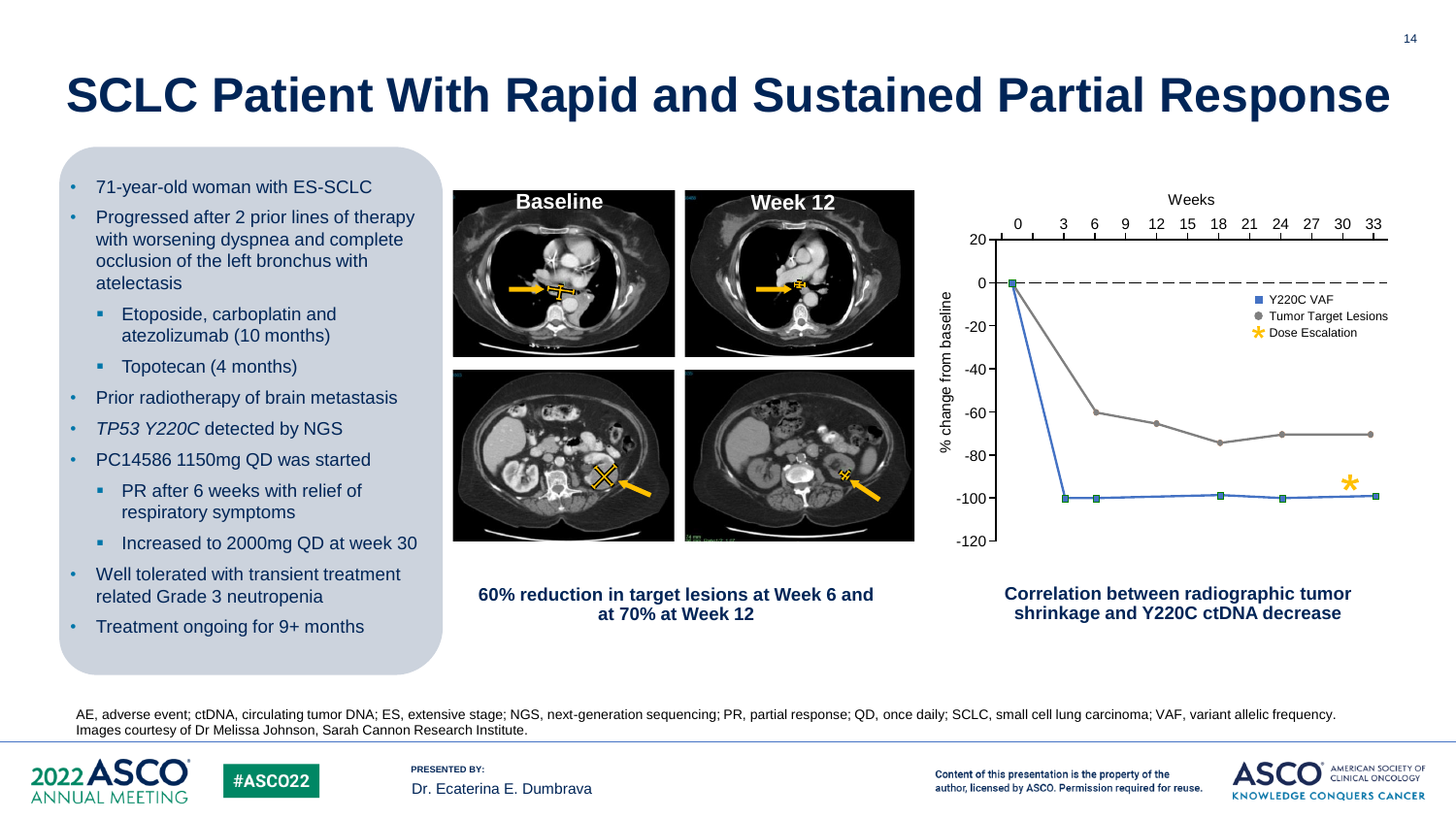### **Conclusions**

- PC14586 has an acceptable safety profile, with MTD reached
- PC14586 exposure is generally dose proportional over a wide dose range and supports once daily dosing
- Preliminary efficacy in patients across solid tumor types harboring *TP53 Y220C* mutation was demonstrated
- Enrollment at dose(s) below the MTD to support RP2D determination is ongoing





**#ASCO22**